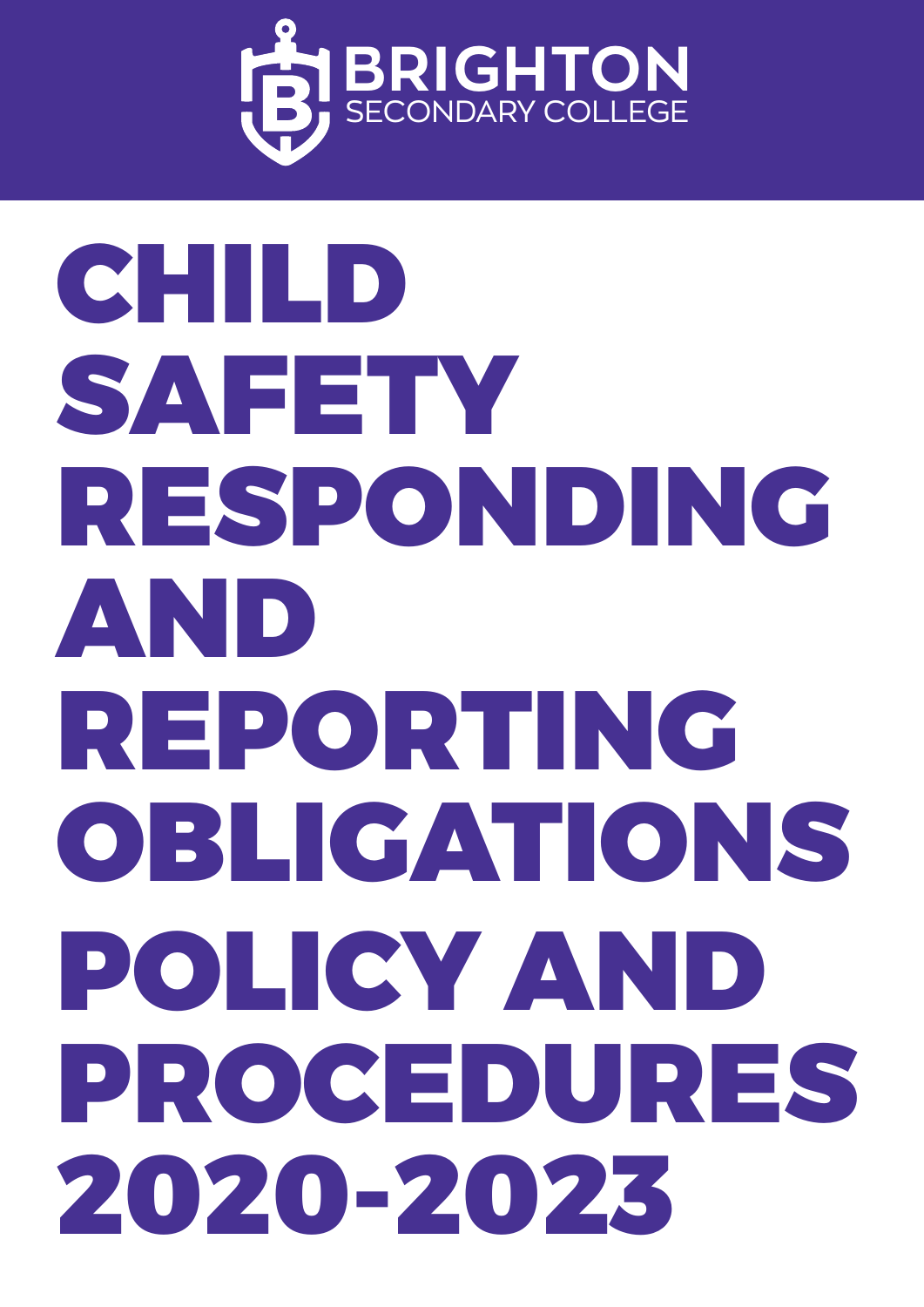

# CONTENTS

| <b>PURPOSE</b>                                  | 4                |
|-------------------------------------------------|------------------|
| <b>SCOPE</b>                                    | $\boldsymbol{4}$ |
| <b>POLICY</b>                                   | $\boldsymbol{4}$ |
|                                                 |                  |
|                                                 |                  |
|                                                 |                  |
|                                                 |                  |
|                                                 | $\cdot$ 7        |
| <b>GROOMING</b>                                 |                  |
| <b>RELATED POLICIES AND FURTHER INFORMATION</b> | 7                |
| <b>REVIEW CYCLE</b>                             | 8                |
| <b>APPENDIX A</b>                               | 9                |

CHILD SAFETY RESPONDING AND REPORTING OBLIGATIONS POLICY AND PROCEDURES | 3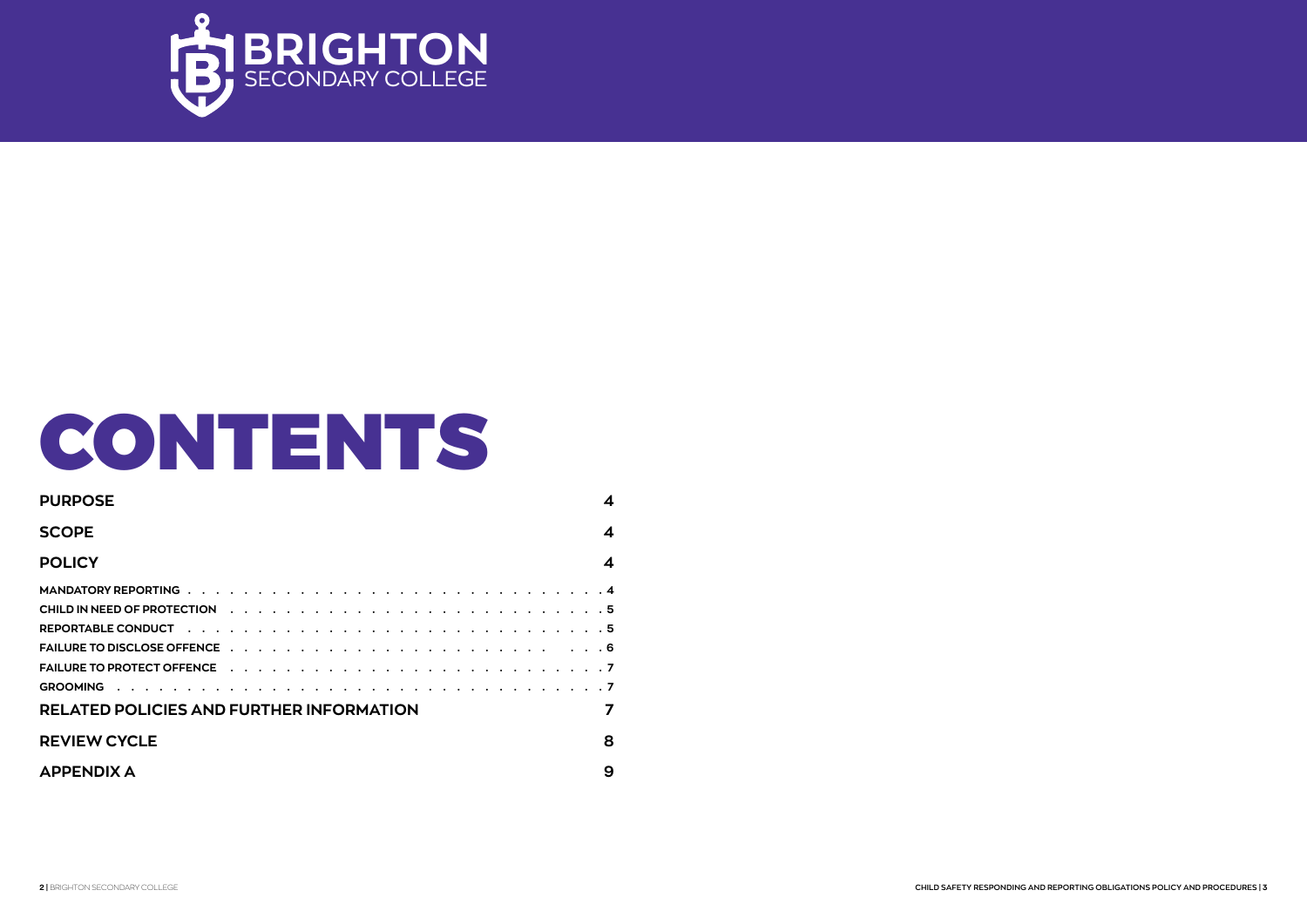

#### PURPOSE

The purpose c<br>the various leg<br>College. The sp The purpose of this policy is to ensure that all staff and members of our school community understand the various legal and other reporting obligations related to child safety that apply to Brighton Secondary College. The specific procedures that are applicable at our school are contained at Appendix A.

#### SCOPE

This policy applies to all school staff, volunteers and school community members. It also applies to all staff and students engaged in any school and school council-run events, activities and services.

### **POLICY**

All children and young people have the right to protection in their best interests.

Brighton Secondary College understands the important role our school plays in protecting children from abuse including:

- Physical abuse
- Sexual abuse (including sexual exploitation)
- Family violence
- Emotional abuse
- Neglect (including medical neglect)
- Grooming

The staff at Brighton Secondary College are required by law to comply with various child safety reporting obligations. For detailed information about each obligation, please refer to Identifying and Responding to All Forms of Abuse in Victorian Schools.

At Brighton Secondary College we also recognise the diversity of the children and young people at our school and take account of their individual needs and backgrounds when considering child safety.

#### MANDATORY REPORTING

Principals, registered teachers, registered medical practitioners, nurses and all members of the police force are mandatory reporters under the Children, Youth and Families Act 2005 (Vic). As a result of changes to mandatory reporter groups, registered psychologists will be mandatory reporters from 1 March 2019, and then from 21 January 2020, school counsellors will also be mandatory reporters.

All mandatory reporters must make a report to the Department of Health and Human Services (DHHS) Child Protection as soon as practicable if, during the course of carrying out their professional roles and responsibilities, they form a belief on reasonable grounds that:

- a child has suffered, or is likely to suffer, significant harm as a result of physical abuse and/ or sexual abuse, and
- the child's parents have not protected, or are unlikely to protect, the child from harm of that type.

A mandatory reporter who fails to comply with this legal obligation may be committing a criminal offence. It is important for all staff at Brighton Secondary College to be aware that they are legally obliged to make a mandatory report on each occasion that they form a reasonable belief that a child is in need of protection and they must make a mandatory report even if the principal does not share their belief that a report is necessary.

At our school, all mandated school staff must undertake the Mandatory Reporting and Other Obligations eLearning Module annually.

For more information about Mandatory Reporting see the Department's School Policy and Advisory Guide: Child Protection – Reporting Obligations.

#### CHILD IN NEED OF PROTECTION

Any person can make a report to DHHS Child Protection (131 278 – 24 hour service) if they believe on reasonable grounds that a child is in need of protection.

The policy of the Department of Education and Training (DET) requires all staff who form a reasonable belief that a child is in need of protection to report their concerns to DHHS or Victoria Police, and discuss their concerns with the school leadership team.

For more information about making a report to DHHS Child Protection, see the Department's School Policy and Advisory Guide: Child Protection – Making a Report and Four Critical Actions for Schools: Responding to Incidents, Disclosures and Suspicions of Child Abuse.

At Brighton Secondary College we also encourage all staff to make a referral to Child FIRST when they have significant concern for a child's wellbeing. For more information about making a referral to Child FIRST see the School Policy and Advisory Guide: Child Protection – Reporting Obligations.

#### REPORTABLE CONDUCT

Our school must notify the Department's Employee Conduct Branch (9637 2594) if we become aware of an allegation of 'reportable conduct'.

There is an allegation of reportable conduct where a person has formed a reasonable belief that there has been:

- a sexual offence (even prior to criminal proceedings commencing), sexual misconduct or physical violence committed against, with or in the presence of a child;
- behaviour causing significant emotional or physical harm to a child;
- significant neglect of a child; or
- misconduct involving any of the above.

The Department, through the Employee Conduct Branch, has a legal obligation to inform the Commission for Children and Young People when an allegation of reportable conduct is made.

Our principal must notify the Department's Employee Conduct Branch of any reportable conduct allegations involving current or former teachers, contractors, volunteers (including parents), allied health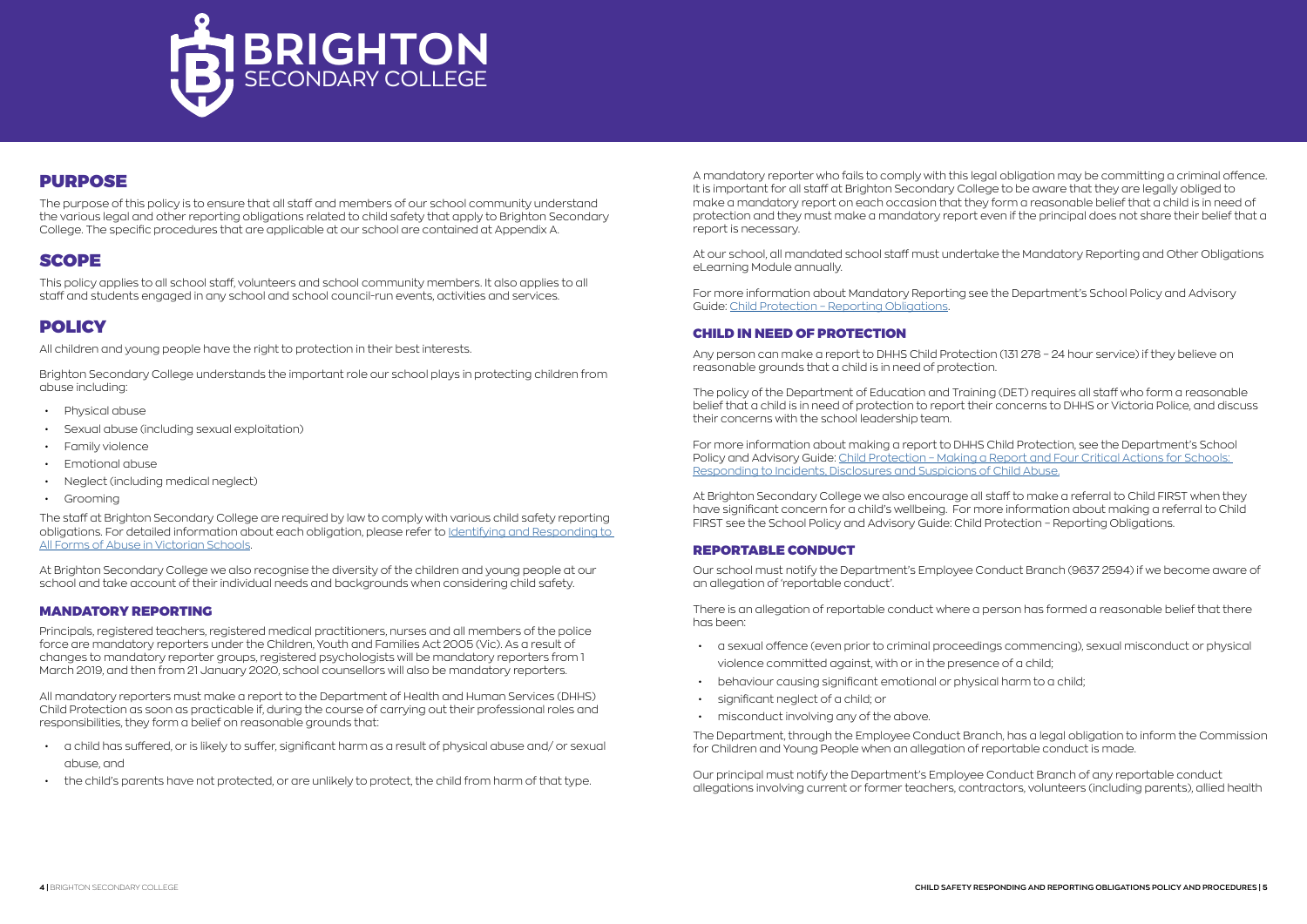

staff and school council employees.

If school staff I<br>notify the scho<br>Regional Direc If school staff become aware of reportable conduct by any person in the above positions, they should notify the school principal immediately. If the allegation relates to the principal, they should notify the Regional Director.

> For more information about Reportable Conduct see the Department's School Policy and Advisory Guide: Reportable Conduct Scheme.

#### FAILURE TO DISCLOSE OFFENCE

Reporting child sexual abuse is a community-wide responsibility. All adults (ie persons aged 18 years and over), not just professionals who work with children, have a legal obligation to report to Victoria Police, as soon as practicable, where they form a 'reasonable belief' that a sexual offence has been committed by an adult against a child under the age of 16 by another person aged 18 years or over.

Failure to disclose information to Victoria Police (by calling 000 or local police station) as soon as practicable may amount to a criminal offence unless a person has a 'reasonable excuse' or exemption from doing so.

"Reasonable belief" is not the same as having proof. A 'reasonable belief' is formed if a reasonable person in the same position would have formed the belief on the same grounds.

For example, a 'reasonable belief' might be formed when:

- a child states that they have been sexually abused
- a child states that they know someone who has been sexually abused (sometimes the child may be talking about themselves)
- someone who knows a child states that the child has been sexually abused
- professional observations of the child's behaviour or development leads a mandated professional to form a belief that the child has been sexually abused
- signs of sexual abuse leads to a belief that the child has been sexually abused.
- "Reasonable excuse" is defined by law and includes:
- fear for the safety of any person including yourself or the potential victim (but not including the alleged perpetrator or an organisation)
- where the information has already been disclosed, for example, through a mandatory report to DHHS Child Protection.

For more information about this reporting obligation, see the Department's School Policy and Advisory Guide: Failure to disclose offence.

#### FAILURE TO PROTECT OFFENCE

This reporting obligation applies to school staff in a position of authority. This can include principals, assistant principals and campus principals. Any staff member in a position of authority who becomes aware that an adult associated with their school (such as an employee, contractor, volunteer or visitor) poses a risk of sexual abuse to a child under the age of 16 under their care, authority or supervision, must take all reasonable steps to remove or reduce that risk.

This may include removing the adult (ie persons aged 18 years and over) from working with children pending an investigation and reporting your concerns to Victoria Police.

If a school staff member in a position of authority fails to take reasonable steps in these circumstances, this may amount to a criminal offence.

For more information about this reporting obligation, see the Department's School Policy and Advisory Guide: Failure to protect offence.

#### GROOMING

Grooming is a criminal offence under the Crimes Act 1958 (Vic). This offence targets predatory conduct undertaken by an adult to prepare a child, under the age of 16, to engage in sexual activity at a later time. Grooming can include communicating and/or attempting to befriend or establish a relationship or other emotional connection with the child or their parent/carer.

For more information about this offence and reporting obligations see: Child Exploitation and Grooming.

#### RELATED POLICIES AND FURTHER INFORMATION

- Child Safety Standards Code of Conduct
- Child Safety Standards Risk Assessment
- Child Safety Policy
- Duty of Care Policy
- Visitors Policy
- Volunteers Policy
- Identifying and Responding to All Forms of Abuse in Victorian Schools
- Identifying and Responding to Student Sexual Offending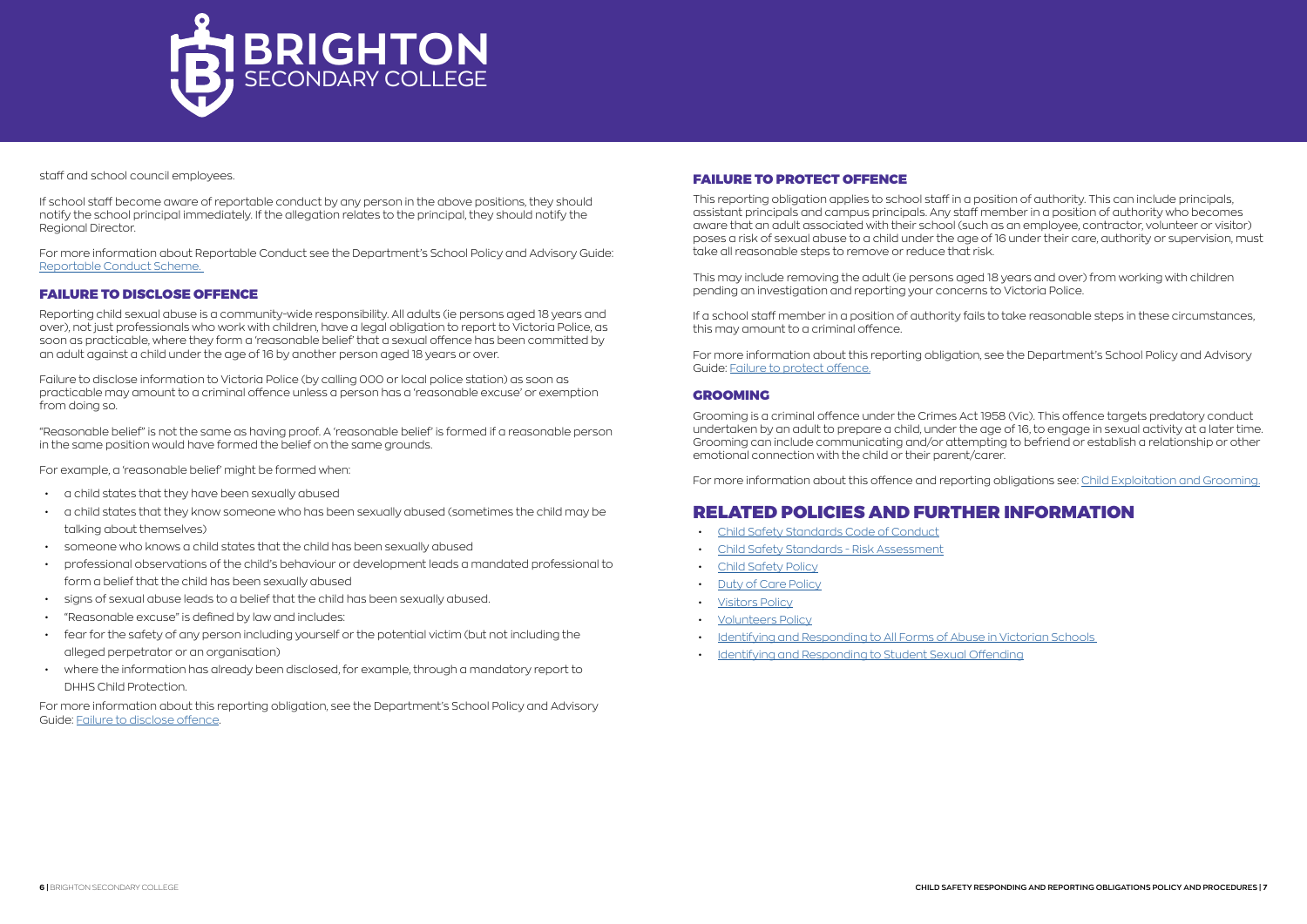



**LAST RATIFIED BY COLLEGE NEXT REVIEW DATE: 11/08/2023**

**BRIGHTS**<br>To ensure ongoi To ensure ongoing relevance and continuous improvement, this policy will be reviewed every 3 years.

**COUNCIL: 24/06/2020**

**LAST UPDATED: 11/08/2020**

#### REVIEW CYCLE

#### RESPONDING TO SUSPECTED CHILD ABUSE WHEN TO USE THIS TEMPLATE?

School staff should use this template to document any incident, disclosure or suspicion that a child has been, or is at risk of being abused. This template should be used in conjunction with the following: Four Critical Actions For Schools: Responding to Incidents, Disclosures and Suspicions of Child Abuse.

Completing this template should not impact on reporting times. If a child is in immediate danger, school staff should report immediately to Victoria Police.

It is a requirement under *Ministerial Order No. 870- Child Safe Standards- Managing the risk of child abuse in schools* for schools to keep clear and comprehensive notes on all observations, disclosures and other details that led them to suspect the abuse.

Whilst you may need to gather the information to make a report, remember it is not the role of school staff to investigate abuse, leave this to Victoria Police and/or DHHS Child Protection.

#### WHY RECORD THIS INFORMATION?

When completing this template your aim should be to provide as much information as possible. This information will be critical to any reports and may be sought at a later date if the matter is the subject of Court proceedings. These notes may also later assist you if you are required to provide evidence to support any decisions.

#### RESPONDING TO AN INCIDENT, DISCLOSURE OR SUSPICION OF CHILD ABUSE

PLEASE NOTE: IF YOU ARE MAKING A REPORT TO DHHS CHILD PROTECTION OR VICTORIA POLICE YOU MUST SEEK ADVICE BEFORE CONTACTING PARENTS/CARERS SO AS NOT TO COMPROMISE ANY INVESTIGATION OR PLACE A CHILD AT FURTHER RISK

#### **STAFF MEMBER LEADING THE RESPONSE**

NAME:

OCCUPATION:

LOCATION (SCHOOL ADDRESS):

RELATIONSHIP TO CHILD:

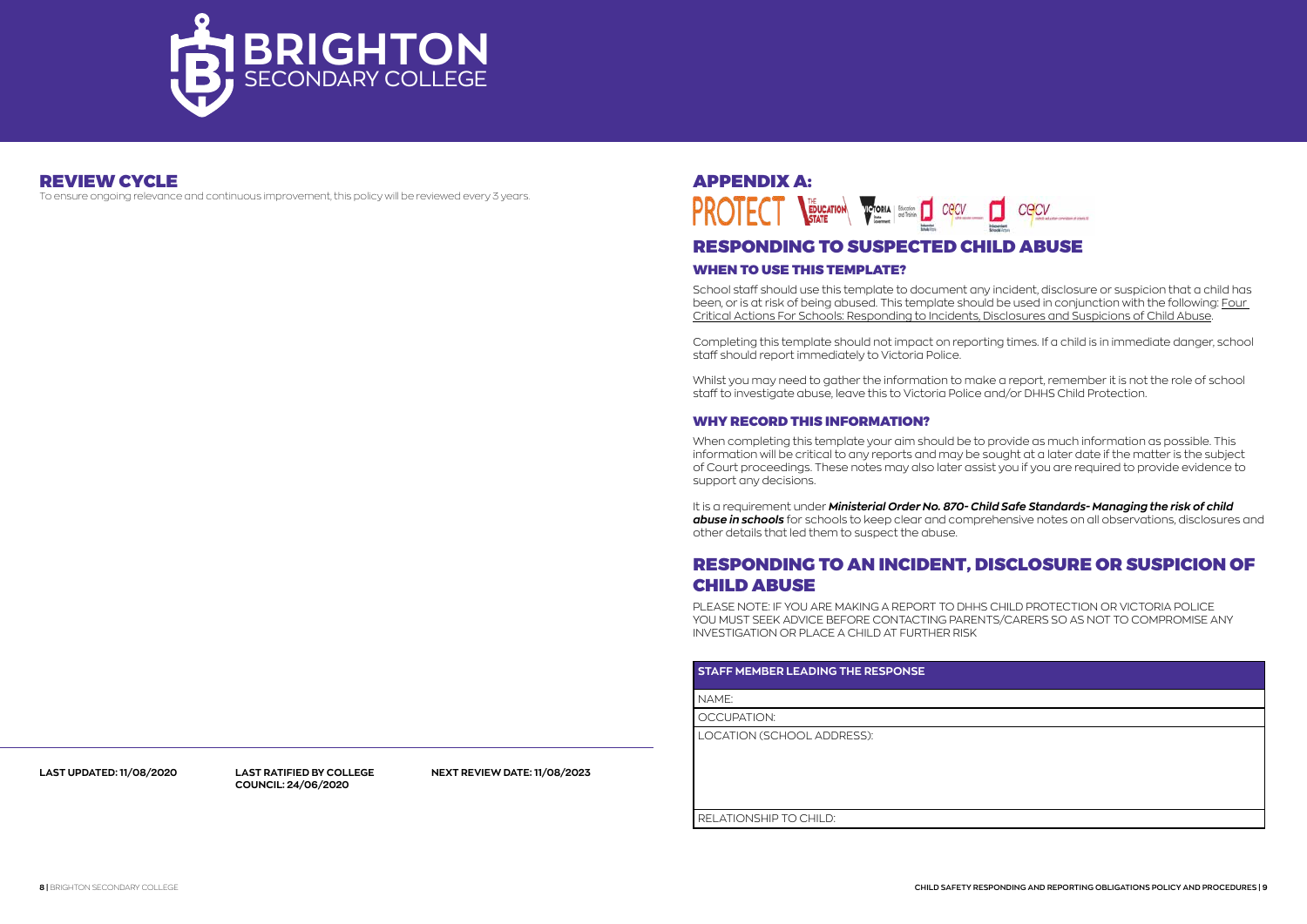

| BIRTH: |  |
|--------|--|
|        |  |
|        |  |
|        |  |
|        |  |
|        |  |
|        |  |
|        |  |
|        |  |
|        |  |
|        |  |

#### CRITICAL ACTION 1: IMMEDIATE RESPONSE TO AN INCIDENT

**Bridge See action 1 of**<br>**BBB Action 1 of**<br>Child Abuse See action 1 of Four Critical Actions For Schools: Responding to Incidents, Disclosures and Suspicions of Child Abuse.

#### **If anyone is in immediate danger school staff should report immediately to Victoria Police on 000.**

#### **RESPONDING TO AN EMERGENCY**

DID THE CHILD REQUIRE FIRST AID? PROVIDE DETAILS IF 'YES'.

WHO ADMINISTERED THIS? (NAME AND TITLE)

DID THE CHILD REQUIRE FURTHER IMMEDIATE MEDICAL ASSISTANCE?

CURRENT LOCATION AND SAFETY STATUS:

E.G. ARE ALL IMPACTED STUDENTS SAFE AND NOT IN ANY IMMEDIATE DANGER? IF A CHILD IS IN IMMEDIATE DANGER SCHOOL STAFF SHOULD REPORT IMMEDIATELY TO VICTORIA POLICE ON 000

#### CHILD'S INFORMATION

| <b>PERSONAL DETAILS</b> |                  |
|-------------------------|------------------|
| NAMF:                   | <b>GENDER:</b>   |
| YEAR LEVEL/CLASS:       | I DATE OF BIRTH: |

RESIDENTIAL ADDRESS:

PARENT/CARER NAME/S:

PARENT/CARER CONTACT:

LANGUAGE(S) SPOKEN BY CHILD:

DISABILITIES, MENTAL OR PHYSICAL HEALTH ISSUES:

#### **CHILD'S BACKGROUND**

CULTURAL STATUS AND RELIGIOUS BACKGROUND

IF THE CHILD IS OF ABORIGINAL OR TORRES STRAIT ISLANDER BACKGROUND, GOVERNMENT SCHOOLS MUST CONTACT THEIR KOORIE ENGAGEMENT SUPPORT OFFICER, AND CATHOLIC SCHOOLS MUST CONTACT THE DIOCESAN EDUCATION OFFICE TO ARRANGE CULTURALLY APPROPRIATE SUPPORT. IF THE CHILD IS AN INTERNATIONAL STUDENT YOU MUST NOTIFY THE INTERNATIONAL EDUCATION DIVISION ON (03) 9637 2990

ANY KNOWN PREVIOUS HISTORY OF SUSPECTED ABUSE (PRIOR TO THIS INCIDENT, DISCLOSURE OR SUSPICION OR INVOLVEMENT WITH AGENCIES):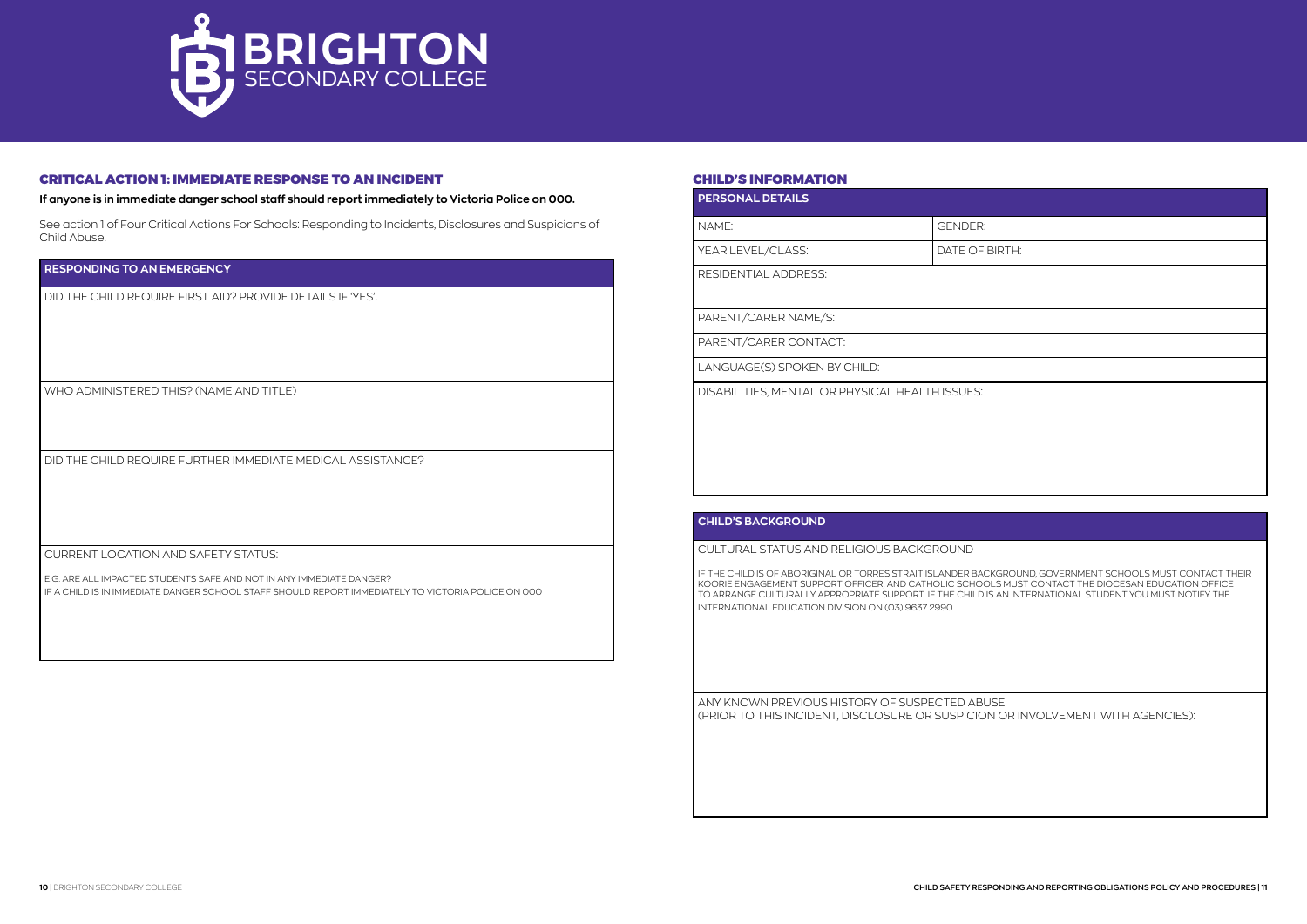

FAMILY COMP FAMILY COMPOSITION (IF KNOWN):

#### **FAMILY BACKGROUND**

LIST PARENTING OR CARE ARRANGEMENTS AND SIBLING NAMES AND AGES

ANY OTHER PEOPLE LIVING WITH THE CHILD (IF KNOWN):

#### **FAMILY BACKGROUND CONTINUED**

DISABILITY, MENTAL OR PHYSICAL HEALTH ISSUES IN FAMILY (IF KNOWN):

LIKELY REACTION TO A REPORT BEING MADE (IF KNOWN):

#### DETAILS OF THE INCIDENT, DISCLOSURE OR SUSPICION

#### **GROUNDS FOR YOUR BELIEF THAT A CHILD HAS BEEN, OR IS AT RISK OF ABUSE**

INDICATORS OR INSTANCES WHICH LED YOU TO BELIEVE THAT A CHILD/CHILDREN ARE SUBJECT TO CHILD ABUSE, OR AT RISK OF ABUSE:

*DETAIL ANY DISCLOSURES OR INCIDENTS OR SUSPICIONS (INCLUDING NAMES, TIMES AND DATES DOCUMENTING A CHILD'S EXACT WORDS AS FAR AS POSSIBLE). INCLUDE SPECIFIC DETAIL HERE ON WHAT LED YOU TO FORM A REASONABLE BELIEF THAT A CHILD HAS BEEN, OR IS AT RISK OF BEING ABUSED.* 

ANY PHYSICAL INDICATORS OF ABUSE:

ANY BEHAVIOURAL INDICATORS OF ABUSE:

ANY PATTERNS OF BEHAVIOUR OR PRIOR CONCERNS LEADING UP TO AN INCIDENT, DISCLOSURE OR SUSPICION: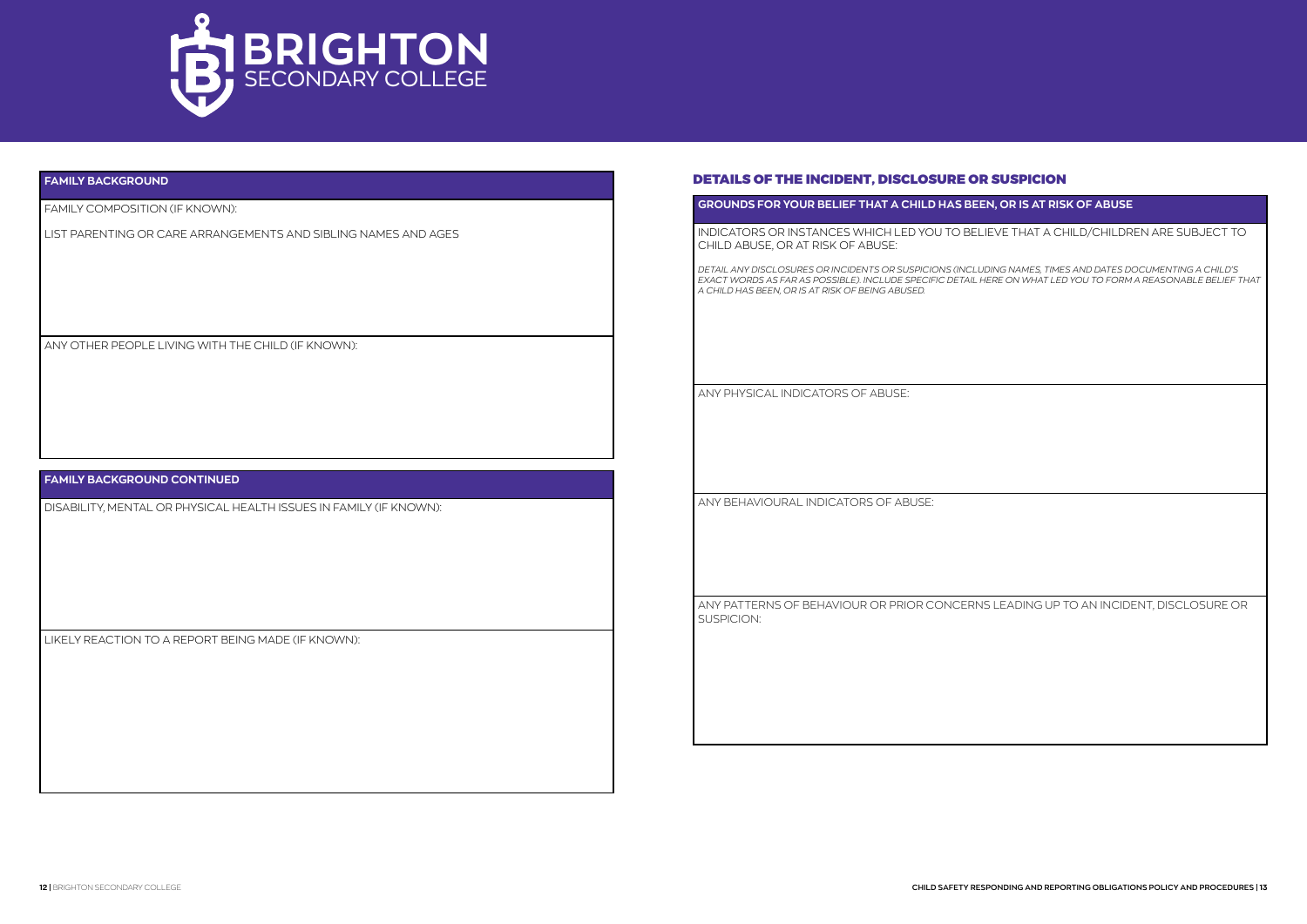

| DATE OF BIRTH:<br>RELATIONSHIP TO CHILD:<br><b>CONTACT DETAILS:</b>                                          | NAME:         |  |
|--------------------------------------------------------------------------------------------------------------|---------------|--|
| NOTHING IF THEY ARE WITHIN THE SCHOOL OR WITHIN THE FAMILY AND COMMUNITY (THIS WILL IMPACT ON WHO YOU REPORT | <b>GENDER</b> |  |
|                                                                                                              |               |  |
|                                                                                                              | TO)           |  |
|                                                                                                              | ADDRESS:      |  |
|                                                                                                              |               |  |
|                                                                                                              |               |  |

#### CRITICAL ACTION 2: REPORTING

See Action 2 of Four Critical Actions for Schools: Responding to Incidents, Disclosures and Suspicions of Child Abuse

**REPORTING TO AUTHORITIES** 

TICK THE AUTHORITIES YOU HAVE REPORTED TO:

**NUCTORIA POLICE** 

DHHS CHILD PROTECTION

 $\Box$  CHILD FIRST

**DECISION NOT TO REPORT** 

IF YOU'VE DECIDED NOT TO REPORT, LIST YOUR REASONS HERE. ALSO INCLUDE ANY FOLLOW-UP ACTIONS UNDERTAKEN BY YOU BELOW:

PROVIDE DETAILS OF YOUR INTERAL DISCUSSIONS TO EITHER OF THE FOLLOWING:

*GOVERNMENT SCHOOL STAFF MUST REPORT TO SECURITY SERVICES UNIT AND ALSO TO THE EMPLOYEE CONDUCT BRANCH IF THE INCIDENT, DISCLOSURE OR SUSPICION INVOLVES A STAFF MEMBER, CONTRACTOR OR VOLUNTEER.* 

*CATHOLIC SCHOOL STAFF MUST REPORT TO THEIR CATHOLIC DIOCESAN EDUCATION OFFICE*

DATE: TIME:

AUTHORITY:

OUTCOMES FROM THE REPORT: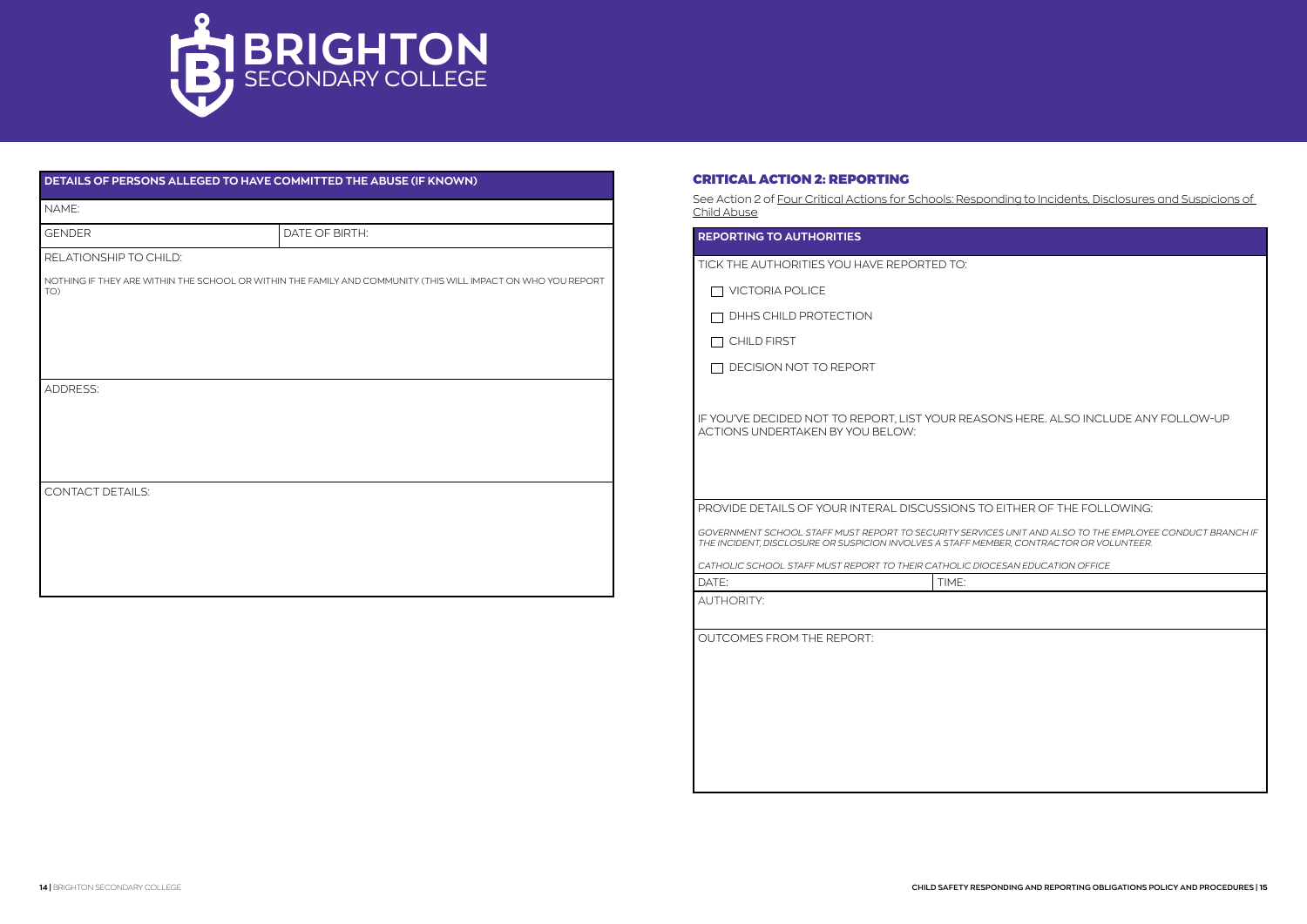

| <b>REPORTING INTERNALLY</b> |                                                                                                          | <b>CRITICAL ACTION 3: CONTACTING PARE</b>                                                                   |
|-----------------------------|----------------------------------------------------------------------------------------------------------|-------------------------------------------------------------------------------------------------------------|
|                             | PROVIDE DETAILS OF YOUR DISCUSSION WITH SCHOOL LEADERSHIP                                                | See Action 3 of Four Critical Actions For Schools:<br>Child Abuse                                           |
| TIME:                       | DATE:                                                                                                    |                                                                                                             |
| NAMES:                      |                                                                                                          | <b>ACTIONS TAKEN</b>                                                                                        |
|                             |                                                                                                          | <b>PROVIDE DETAILS OF YOUR DISCUSSION WITH P</b>                                                            |
|                             |                                                                                                          | SCHOOL STAFF MUST CONSULT WITH VICTORIA POLICE ANI<br>TO CONTACT PARENTS, IF IT IS, PARENTS MUST BE CONTACT |
| <b>DISCUSSION OUTCOMES:</b> |                                                                                                          | INCIDENT, DISCLOSURE OR SUSPICION).                                                                         |
|                             |                                                                                                          | HAVE YOU SOUGHT ADVICE FROM DHHS CHILD P                                                                    |
|                             |                                                                                                          | $\Box$ NO                                                                                                   |
|                             |                                                                                                          | $\Box$ YES                                                                                                  |
|                             |                                                                                                          | IS IT APPROPRIATE TO CONTACT PARENT/CARER                                                                   |
|                             |                                                                                                          | $\Box$ NO                                                                                                   |
|                             |                                                                                                          | $\Box$ YES                                                                                                  |
|                             | PROVIDE DETAILS OF YOUR INTERNAL DISCUSSIONS TO EITHER OF THE FOLLOWING:                                 |                                                                                                             |
|                             | GOVERNMENT SCHOOL STAFF MUST REPORT TO SECURITY SERVICES UNIT AND ALSO TO THE EMPLOYEE CONDUCT BRANCH IF | LIST REASONS IF IT IS NOT APPROPRIATE TO CON                                                                |
|                             | THE INCIDENT, DISCLOSURE OR SUSPICION INVOLVES A STAFF MEMBER, CONTRACTOR OR VOLUNTEER                   |                                                                                                             |
|                             | CATHOLIC SCHOOL STAFF MUST REPORT TO THEIR CATHOLIC DIOCESAN EDUCATION OFFICE                            |                                                                                                             |
| TIME:                       | DATE:                                                                                                    |                                                                                                             |
| <b>NAMES:</b>               |                                                                                                          |                                                                                                             |
|                             |                                                                                                          | IF CONTACTING PARENT/CARER, PROVIDE THE F                                                                   |
|                             |                                                                                                          | NAME OF STAFF MEMBER MAKING THE CALL:                                                                       |
| <b>DISCUSSION OUTCOMES:</b> |                                                                                                          | NAME OF PARENT/CARER RECEIVING THE CALL:                                                                    |
|                             |                                                                                                          | <b>DISCUSSION OUTCOMES:</b>                                                                                 |
|                             |                                                                                                          |                                                                                                             |
|                             |                                                                                                          |                                                                                                             |
|                             |                                                                                                          |                                                                                                             |
|                             |                                                                                                          |                                                                                                             |
|                             |                                                                                                          |                                                                                                             |
|                             |                                                                                                          |                                                                                                             |
|                             |                                                                                                          |                                                                                                             |

#### **ENTS/CARERS**

s: Responding to Incidents, Disclosures and Suspicions of

I PARENTS/CARERS (IF APPROPRIATE):

AND/OR DHHS CHILD PROTECTION TO DETERMINE IF IT IS APPROPRIATE ACTED AS SOON AS POSSIBLE (PREFERABLY ON THE SAME DAY OF THE

D PROTECTION OR VICTORIA POLICE?

ONTACT PARENT/CARER:

IF OLLOWING DETAILS: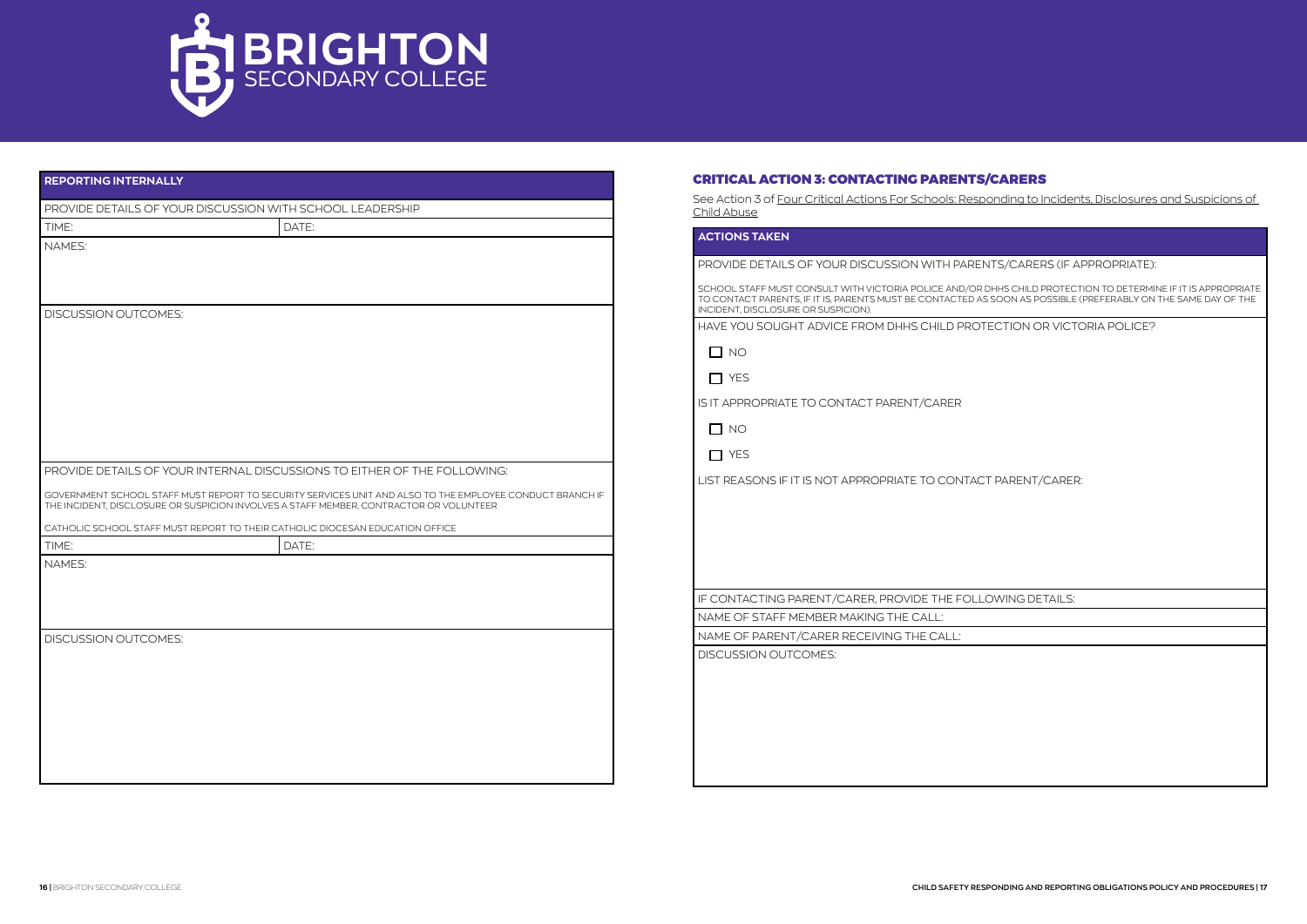

**BRIGHTON<br>
BRIGHTON<br>
BRIGHTON<br>
BRIGHTON** See Action 4 of Four Critical Actions For Schools: Responding to Incidents, Disclosures and Suspicions of Child Abuse

#### CRITICAL ACTION 4: PROVIDING ONGOING SUPPORT

#### **PLANNED ACTIONS**

INCLUDE DETAIL ON WHAT FOLLOW-UP ACTIONS HAVE OCCURRED TO SUPPORT THE STUDENT (FOR EXAMPLE, REFERRAL TO WELLBEING PROFESSIONALS AND OTHER SPECIALISED SERVICES, THE CONVENING OF A STUDENT SUPPORT GROUP AND DEVELOPMENT OF SUPPORT PLANS):

FOLLOW UP ACTIONS

SUPPORT:

REFERRALS(S):

#### PROCESS OF REVIEW

COMPLETE THIS SECTION BETWEEN 4-6 WEEKS AFTER AN INCIDENT, SUSPICION OR DISCLOSURE OF ABUSE IN CONJUNCTION WITH YOUR SCHOOL LEADERSHIP TEAM.

THIS WILL SUPPORT YOU AND YOUR SCHOOL TO CONTINUE TO PROTECT CHILDREN IN YOUR CARE AND TO REFLECT ON YOUR PROCESSES AND THE NEED FOR ANY FOLLOW- UP ACTION.

#### SAFETY AND WELLBEING

**CURRENT SAFETY AND WELLBEING OF THE CHILD** 

IS THE CHILD SAFE FROM ABUSE AND HARM?

 $\Box$  NO

 $\Box$  YES

#### *IF NOT CONSIDER THE NEED TO MAKE A FURTHER REPORT*

DOES THE CHILD HAVE ANY WELLBEING ISSUES THAT ARE NOT CURRENTLY BEING ADDRESSED?

 $\Box$  NO

**T** YES

*IF SO, CONSIDER HOW THESE CAN BE ADDRESSED AND CAPTURED WITHIN A STUDENT SUPPORT PLAN* 

**CURRENT WELLBEING OF OTHER CHILDREN WHO MAY BE IMPACTED BY THE ABUSE** 

ARE THERE ANY OTHER CHILDREN WHO MAY BE IMPACTED BY THE ABUSE?

|--|--|

 $\Box$  YES

*IF SO HAVE THEIR WELLBEING NEEDS BEEN MET*

 $\Box$  NO

 $\Box$  YES

*IF SO, CONSIDER HOW THESE CAN BE ADDRESSED AND CAPTURED WITHIN A STUDENT SUPPORT PLAN*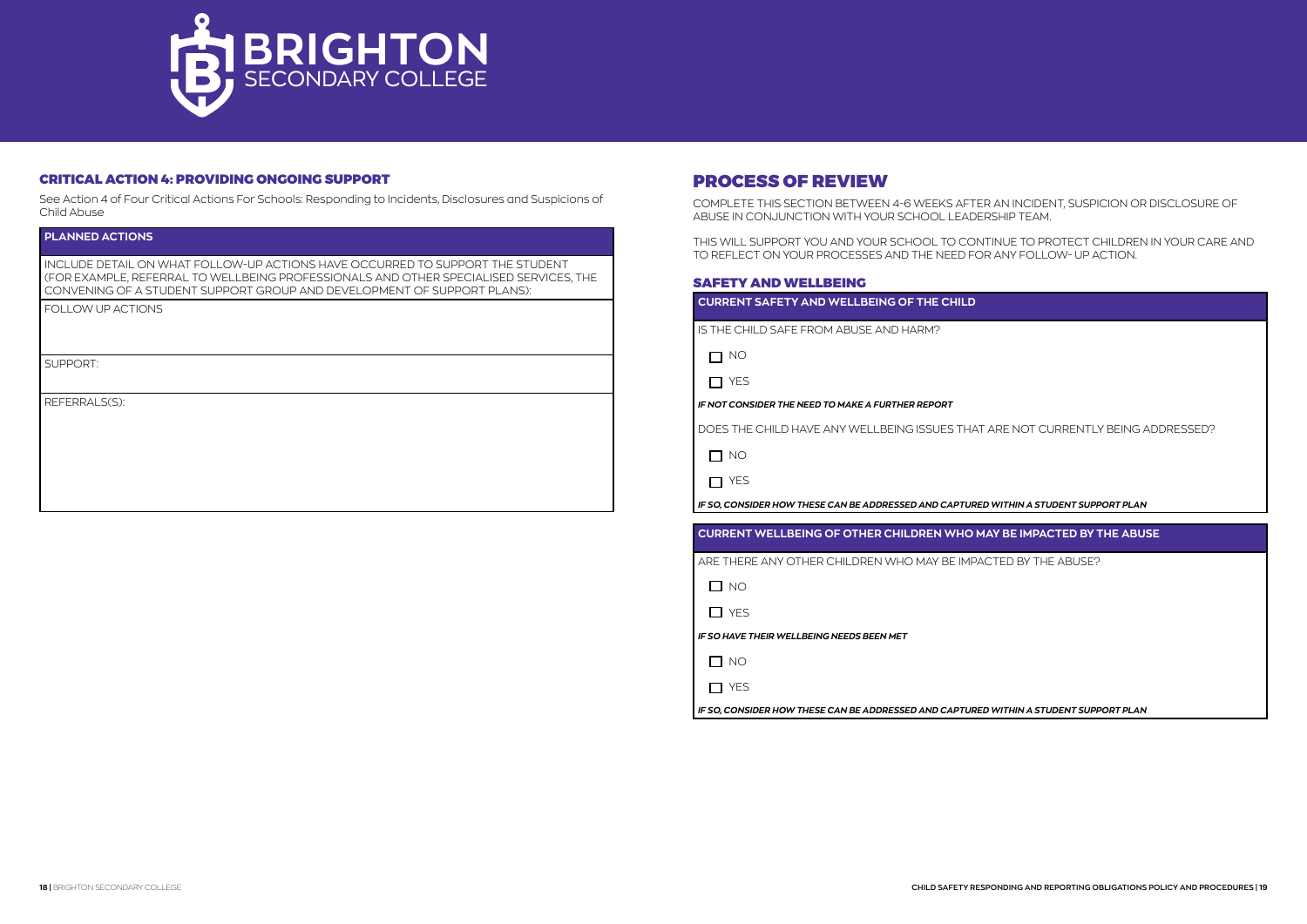

**BRIGHT WELL**<br>DOES THE ST.<br>OR RECEIVED DOES THE STAFF MEMBER WHO MADE THE REPORT/ WITNESSED THE INCIDENT, FORMED A SUSPICION OR RECEIVED A DISCLOSURE REQUIRE ANY SUPPORT?

| $\square$ NO                  |  |
|-------------------------------|--|
| $\Box$ YES                    |  |
| IF SO HAS THIS BEEN RECEIVED? |  |
| $\square$ NO                  |  |
| $\Box$ YES                    |  |

#### CURRENT WELLBEING OF IMPACTED STAFF MEMBERS

#### **REVIEW OF ACTIONS TAKEN**

| HAVE SCHOOL STAFF FOLLOWED THE FOUR<br>CRITICAL ACTIONS FOR SCHOLS: RESPONDING<br>TO INCIDENTS, DISCLOSURES OR SUSPICIONS OF<br>CHILD ABUSE? |                                                 |
|----------------------------------------------------------------------------------------------------------------------------------------------|-------------------------------------------------|
| <b>WAS AN APPROPRIATE DECISION MADE IN RELA-</b>                                                                                             | <b>HAVE THE PARENTS CONTINUED TO BE ENGAGED</b> |
| TION TO WHEN TO ACT?                                                                                                                         | <b>IF APPROPRIATE?</b>                          |
| $\Box$ NO                                                                                                                                    | $\Box$ NO                                       |
| $\Box$ YFS                                                                                                                                   | D YES                                           |
| <b>COULD THE SUSPECTED ABUSE HAVE BEEN DE-</b>                                                                                               | <b>ACTION 4</b>                                 |
| <b>TECTED EARLIER?</b>                                                                                                                       | <b>HAS THE SCHOOL PROVIDED ADEQUATE SUPPORT</b> |
| $\Box$ NO                                                                                                                                    | <b>FOR THE STUDENT?</b>                         |
| $\Box$ YFS                                                                                                                                   | $\Box$ NO                                       |
| <b>ACTION1</b>                                                                                                                               | $\Box$ YFS                                      |
| DID THE SCHOOL TAKE APPROPRIATE ACTION IN                                                                                                    | <b>HAS A STUDENT SUPPORT PLAN BEEN ESTAB-</b>   |
| <b>AN EMERGENCY?</b>                                                                                                                         | LISHED, IMPLEMENTED AND REVIEWED?               |
| $\Box$ NO                                                                                                                                    | $\Box$ NO                                       |
| <b>D</b> YES                                                                                                                                 | $\Box$ YFS                                      |
| <b>ACTION 2</b>                                                                                                                              | HAS A STUDENT SUPPORT GROUP BEEN ESTAB-         |
| WAS A REPORT MADE TO THE APPROPRIATE AU-                                                                                                     | LISHED?                                         |
| <b>THORITIES AND INTERNALLY?</b>                                                                                                             | $\Box$ NO                                       |
| $\Box$ NO                                                                                                                                    | D YES                                           |
| <b>N</b> YFS                                                                                                                                 | WAS THE STUDENT APPROPRIATELY SUPPORTED         |
| <b>WERE SUBSEQUENT REPORTS MADE IF NECES-</b>                                                                                                | <b>IN ANY INTERVIEWS?</b>                       |
| SARY?                                                                                                                                        | $\Box$ NO                                       |
| $\Box$ NO                                                                                                                                    | $\Box$ YFS                                      |
| <b>D</b> YES                                                                                                                                 | <b>HAVE ANY COMPLAINTS BEEN RECEIVED?</b>       |
| <b>ACTION 3</b>                                                                                                                              | $\Box$ NO                                       |
| DID THE SCHOOL CONTACT THE PARENTS/CAR-                                                                                                      | D YES                                           |
| <b>ERS ASAP?</b>                                                                                                                             | <b>HAVE THE COMPLAINTS BEEN RESOLVED?</b>       |
| $\Box$ NO                                                                                                                                    | $\Box$ NO                                       |
| □ YES                                                                                                                                        | □ YES                                           |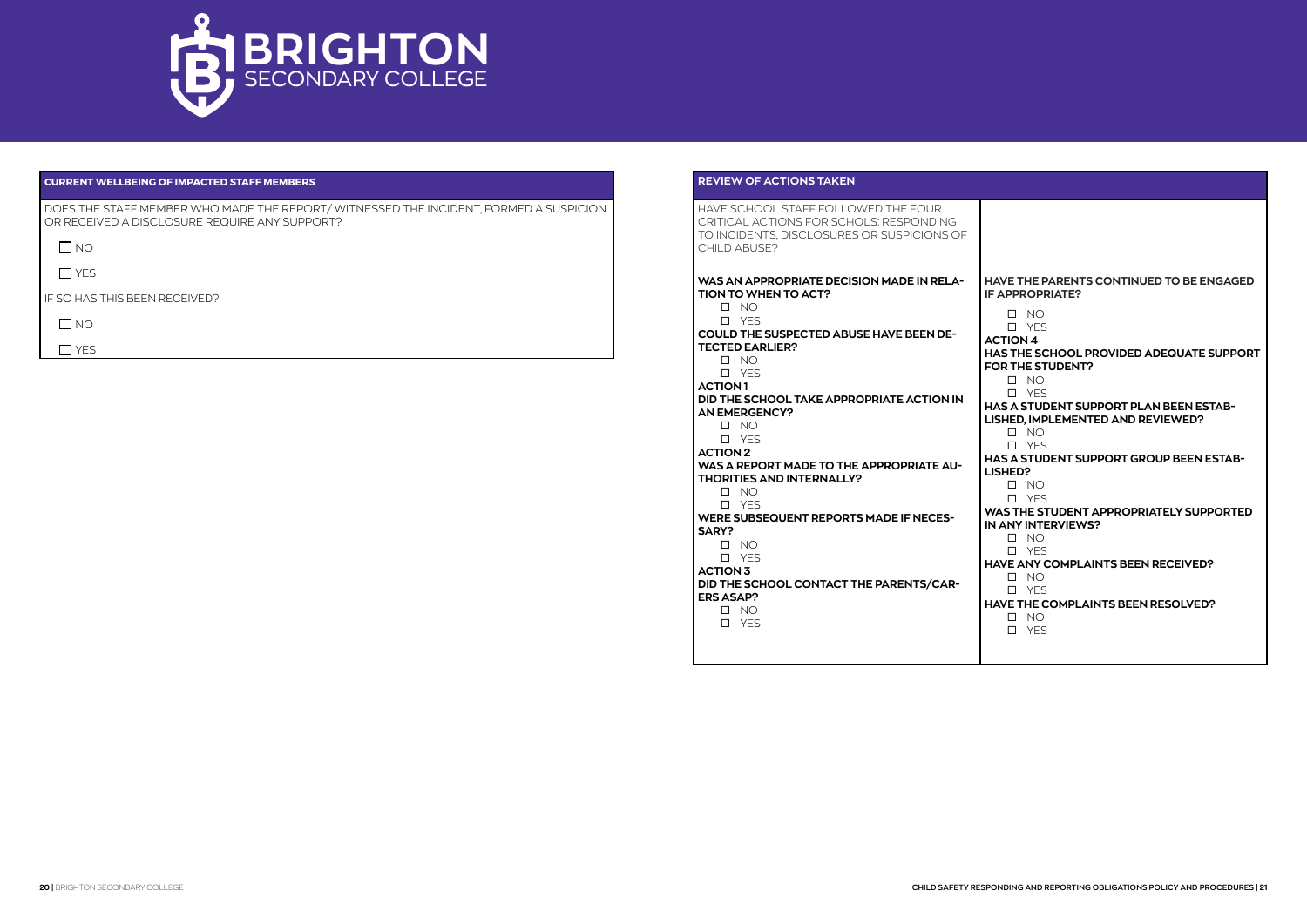



You **must** act, by following the Four Critical Actions, as soon as you witness an incident, receive a disclosure or form a reasonable belief \* that a child has, or is at risk of being abused.

## Responding to Incidents, Disclosures and Suspicions of Child Abuse

 $\blacksquare$  It is strongly recommended that you use the *Responding to Suspected Child Abuse template* to keep clear and comprehensive notes, even if you make a decision not to report.

 You **must** act if you form a suspicion/ reasonable belief, even if you are unsure and have not directly observed child abuse (e.g. if the victim or another person tells you about the abuse).

Your principal **must** consult with DHHS Child Protection or Victoria Police to determine what information can be shared with parents/carers. They may advise:

## As soon as immediate health and safety concerns are addressed you **must** report

all incidents, suspicions and disclosures of child abuse as soon as possible. Failure to report physical and sexual child abuse may amount to a criminal offence.

- **not to contact** the parents/carer (e.g. in circumstances where the parents are alleged to have engaged in the abuse, or the child is a mature minor and does not wish for their parent/carer to be contacted)
- **to contact** the parents/carers and provide agreed information (this must be done as soon as possible, preferably on the same day of the incident, disclosure or suspicion)
- **how to communicate** with all relevant parties with consideration for their safety.

Your school **must** provide support for children impacted by abuse. This should include the development of a *Student Support Plan* in consultation with wellbeing professionals. This is an essential part of your duty of care requirements.

#### If a child is at immediate risk of harm you **must** ensure their safety by:

- separating alleged victims
- and others involved
- administering first aid calling **000 for urgent medical and/**
- **or police assistance** to respond to immediate health or safety concerns  $\blacksquare$  identifying a contact person at the
- school for future liaison with Police.

#### **VICTORIA POLICE 000** or your local police station

Where necessary you may also need to maintain the integrity of the potential crime scene and preserve evidence.



## **FOUR CRITICAL ACTIONS FOR SCHOOLS**

- School principal and/or leadership team
- **Employee Conduct Branch DET** Incident Support and
- Operations Centre.
- **CATHOLIC SCHOOLS**
- School principal and/or leadership team

#### Diocesan education office.

- School principal and/or school chairperson
- Commission for Children and
- Young People on **1300 782 978**.

**GOVERNMENT SCHOOLS Employee Conduct Branch** 

Commission for Children and Young People on **1300 782 978.** Strategies may include development of a safety plan, direct support and referral to wellbeing professionals and support.

**CONTACT**

**DHHS CHILD PROTECTION**

*AREA*

at risk of being harmed (or has been harmed) and the harm has had, or is likely to have, a serious impact on the child's safety, stability or development.

> North Division **1300 664 977** South Division **1300 655 795** East Division **1300 360 391** West Division (Rural) **1800 075 599** West Division (Metro) **1300 664 977**

**GOVERNMENT SCHOOLS** School principal and/or leadership team DET Incident Support and Operations **Centre** 

*AFTER HOURS*

After hours, weekends, public holidays **13 12 78**.

**INDEPENDENT SCHOOLS School principal and/or chairperson.** 

**CHILD FIRST** https://services.dhhs.vic.gov.au/ referral-and-support-teams

If you believe that a child is not subject to abuse, but you still hold **significant concerns** for their wellbeing you **must** still act. This may include making a referral or seeking advice from: Child FIRST/The Orange Door (in circumstances where the family are open to receiving support) DHHS Child Protection **Victoria Police.** 

**ORANGE DOOR** https://www.vic.gov.au/familyviolence/ the-orange-door.html

**DET INCIDENT SUPPORT AND OPERATIONS CENTRE 1800 126 126**

**INCIDENT MANAGEMENT AND SUPPORT UNIT 1800 126 126**

**EMPLOYEE CONDUCT BRANCH (03) 9637 2595**

**DIOCESAN OFFICE** Melbourne **(03) 9267 0228** Ballarat **(03) 5337 7135** Sale **(03) 5622 6600** Sandhurst **(03) 5443 2377**





#### **INDEPENDENT SCHOOLS VICTORIA (03) 9825 7200**

#### **THE LOOKOUT**

The LOOKOUT has a service directory, information, and evidence based guidance to help you respond to family violence: http://www.lookout.org.au.

Family violence victims/survivors can be referred to **1800 Respect** for counselling, information and a referral service: **1800 737 732**.





*Q: Where does the source of suspected abuse come from?*

#### **VICTORIA POLICE**

You **must** report all instances of suspected child abuse involving a school staff member, contractor, volunteer or visitor to Victoria Police.

#### You **must also** report **internally** to:

#### **GOVERNMENT SCHOOLS**

#### **INDEPENDENT SCHOOLS**

#### **WITHIN THE FAMILY OR COMMUNITY**

**OTHER CONCERNS**

If there is no risk of immediate harm go to **Action 2**.

> You **must** follow the Four Critical Actions every time you become aware of a further instance or risk of abuse. This includes reporting new information to authorities.

#### **WITHIN THE SCHOOL**

#### As a school staff member, you play a **critical role** in protecting children in your care.

For suspected student sexual assault, please follow the Four Critical Actions: Student Sexual Offending*.*

All allegations of 'reportable conduct' **must** be reported as soon as possible to:

#### **CATHOLIC SCHOOLS**

**Diocesan education office** 

#### **INDEPENDENT SCHOOLS**

#### **YOU MUST TAKE ACTION**

*\* A reasonable belief is a deliberately low threshold. This enables authorities to investigate and take action.*

## **2 RESPONDING TO 2 REPORTING TO AUTHORITIES / REFERRING TO SERVICES** 2 **8 3 3 3 2 3 3 2 3 2 3 2 3 2 3 2 3 2 3 2 3 2 3 2 3 3 2 3 2 3 3 3 3 3 3 3 3**

# **DHHS CHILD PROTECTION**

 $\blacksquare$  in need of protection from child abuse

You **must** report to DHHS Child Protection if a child is considered to be:

#### **VICTORIA POLICE** You **must also** report all instances of

suspected sexual abuse (including grooming) to Victoria Police.

#### You **must also** report **internally** to:

**CATHOLIC SCHOOLS** School principal and/or leadership team

Diocesan education office.